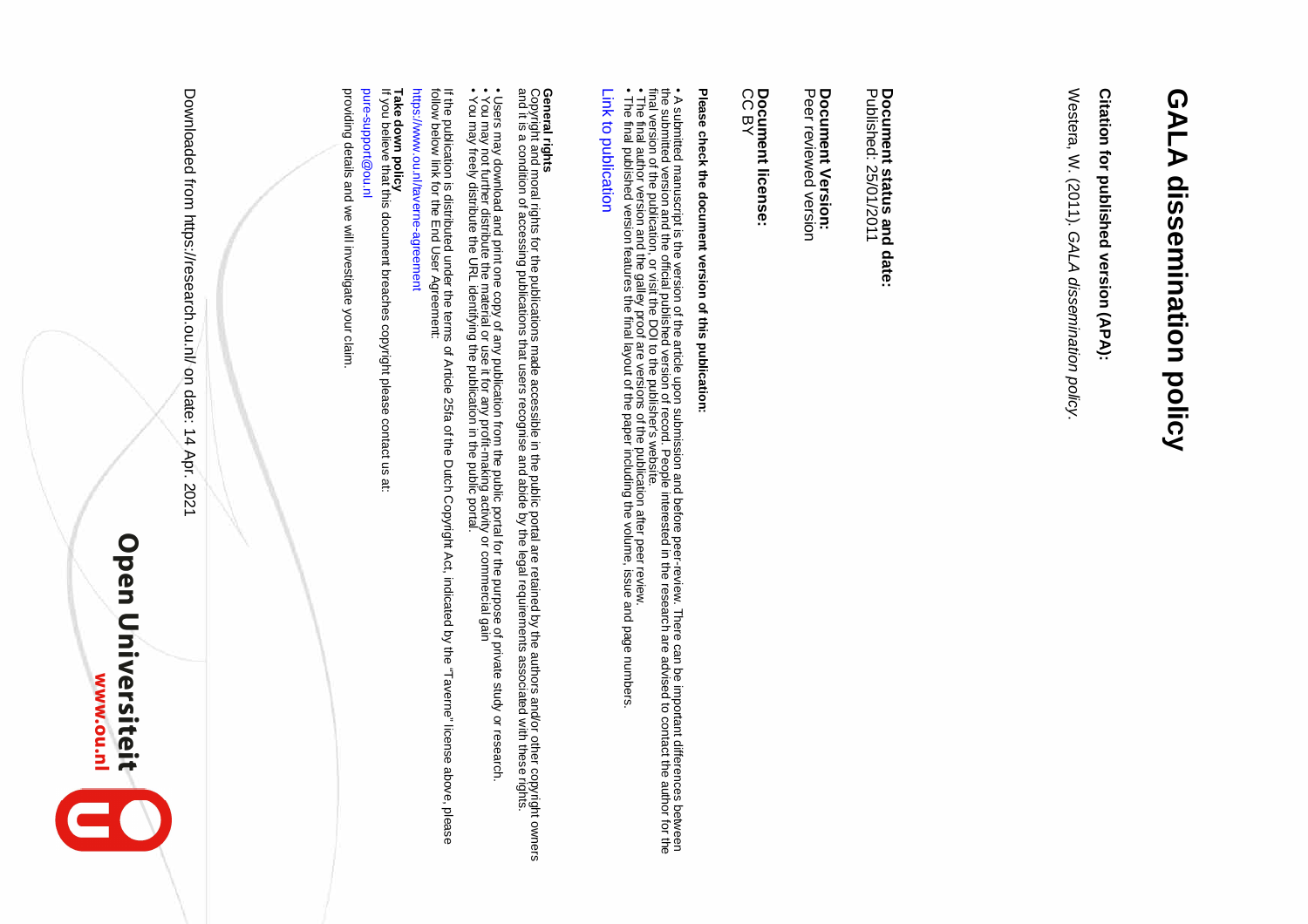

#### GaLA

**Game and Learning Alliance** The European Network of Excellence on Serious Games

#### *WP9 Dissemination*

*BARCELONA19-21 January 2011*

*European Commission Information Society and Media*



*1*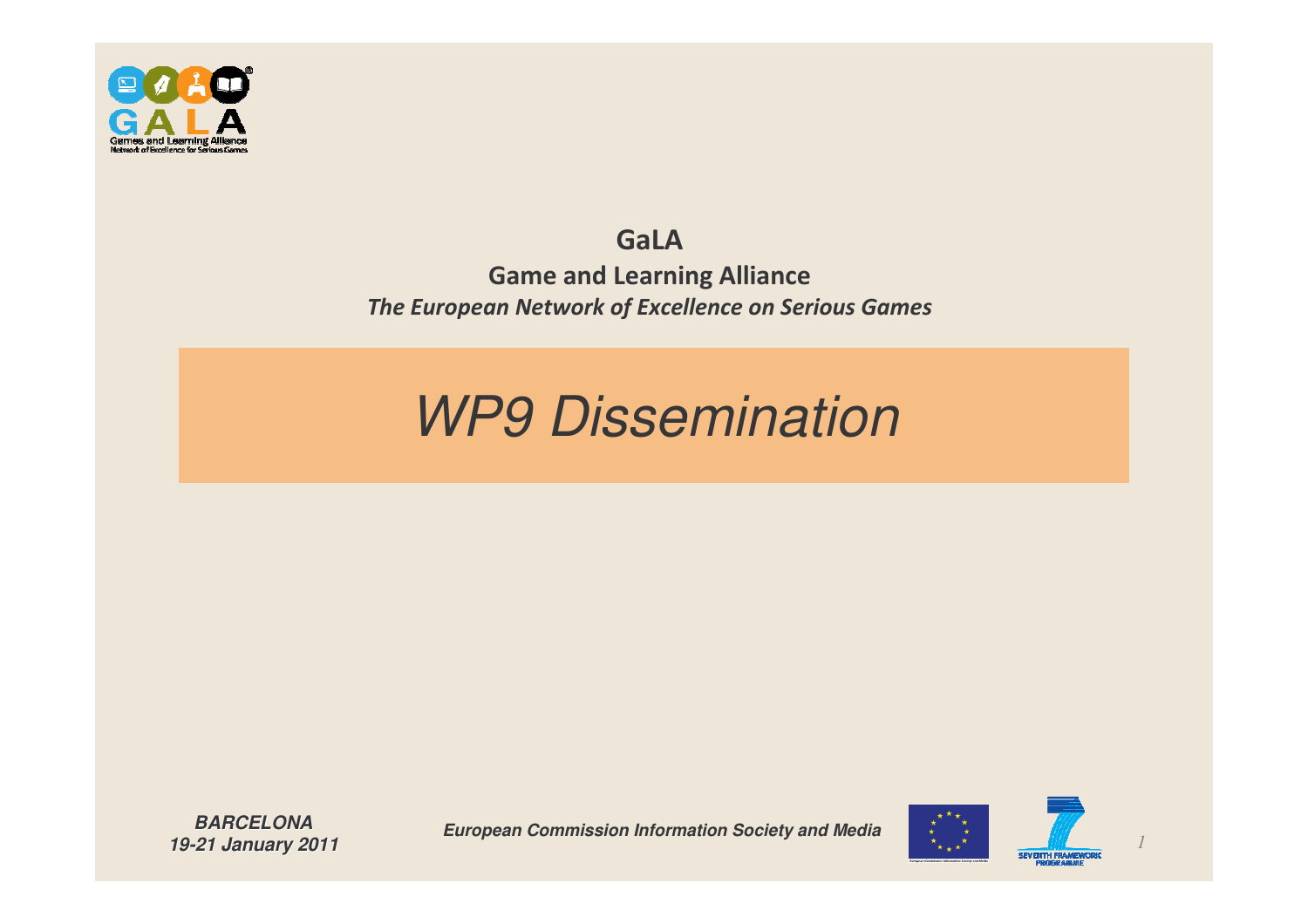

#### Deliverables ranking

| <b>Deliverable</b>  | <b>Title</b>                        | <b>Month</b> |
|---------------------|-------------------------------------|--------------|
| D9.1                | Draft Dissemination Policy Document |              |
| D <sub>10</sub> ,23 | Quality plan 1                      |              |
| D9.1                | Dissemination Policy Document       | 6            |
| D9.2                | GaLA site release                   | 6            |
| D8.8                | GaLA Network Analysis Approach      | 6            |
| D <sub>10.1</sub>   | Interim activity report 1           | 6            |
| D <sub>10.5</sub>   | Interim management report 1         | 6            |
| D <sub>8.1</sub>    | GaLA VRE Requirements               | 8            |



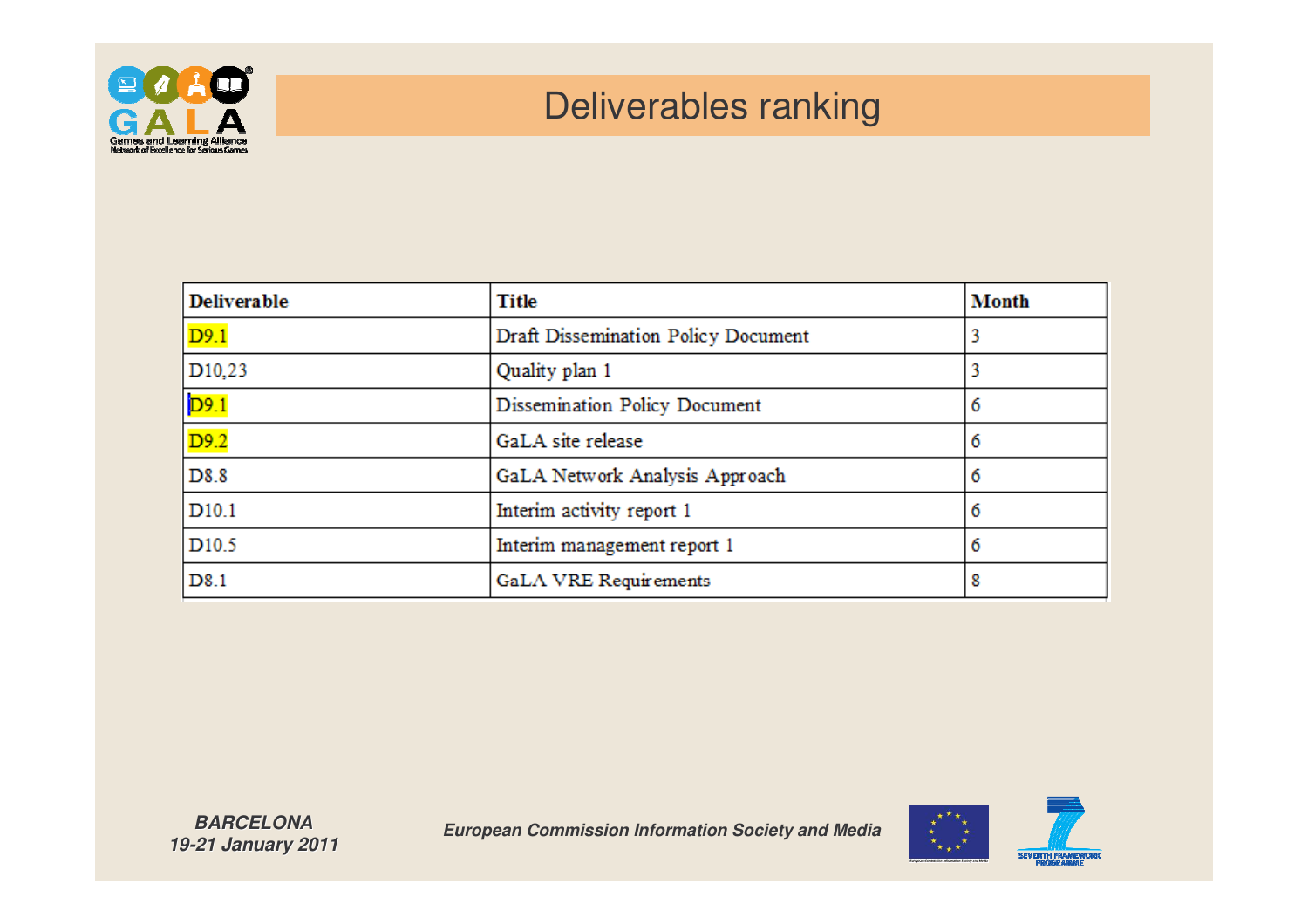

#### Agenda

- •Gala dissemination policy draft
- •**Issues**
- •**Task allocation**

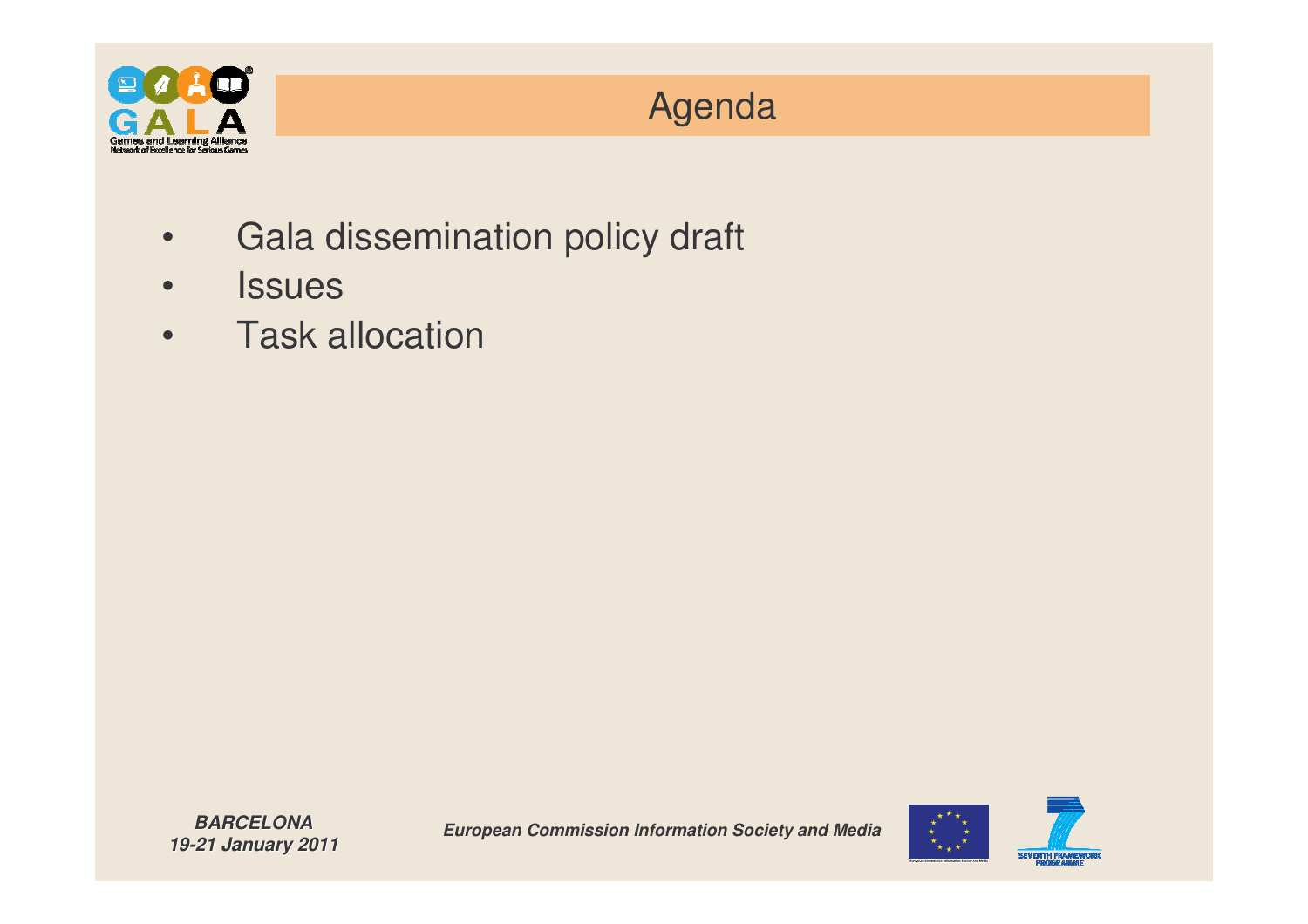

•

#### Gala dissemination Policy

- Deliverable 9.1 Policy document (month 6)
- Draft version available

 Inputs: DOWWP9 session KOMQuick scan +Barcelona meeting





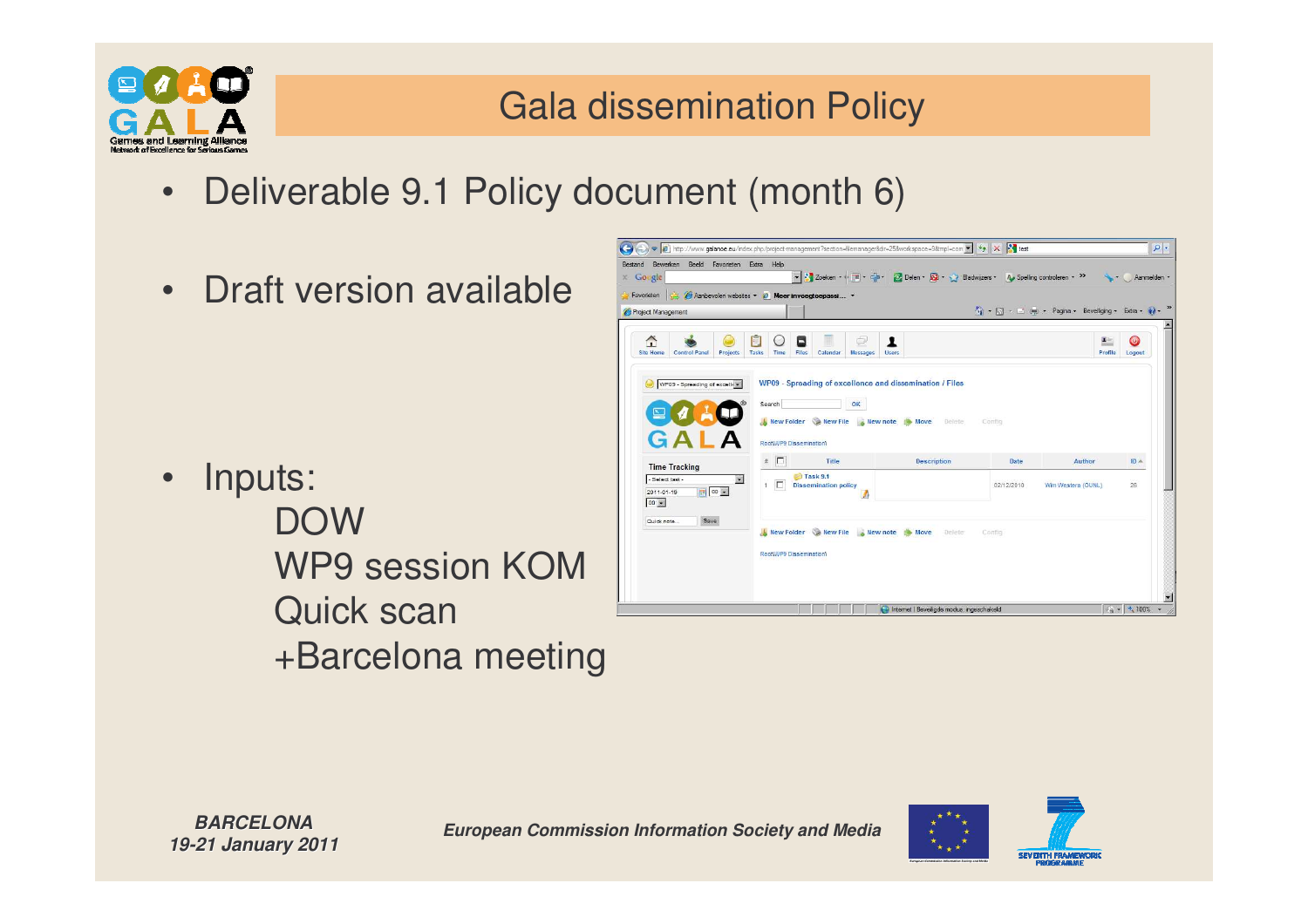

#### Network principles

- •*Dissemination is covered by all GaLA partners*
- • *GaLA (co-)branding is mandatory in case any GaLA funding is involved*
- •*No formal authorisation is required for partner-initiated dissemination*
- • *Partners are entitled to localise GaLA dissemination messages, vice versa.*
- • *Partners register and report all their GaLA dissemination activities to WP9* (→??+ facility??)

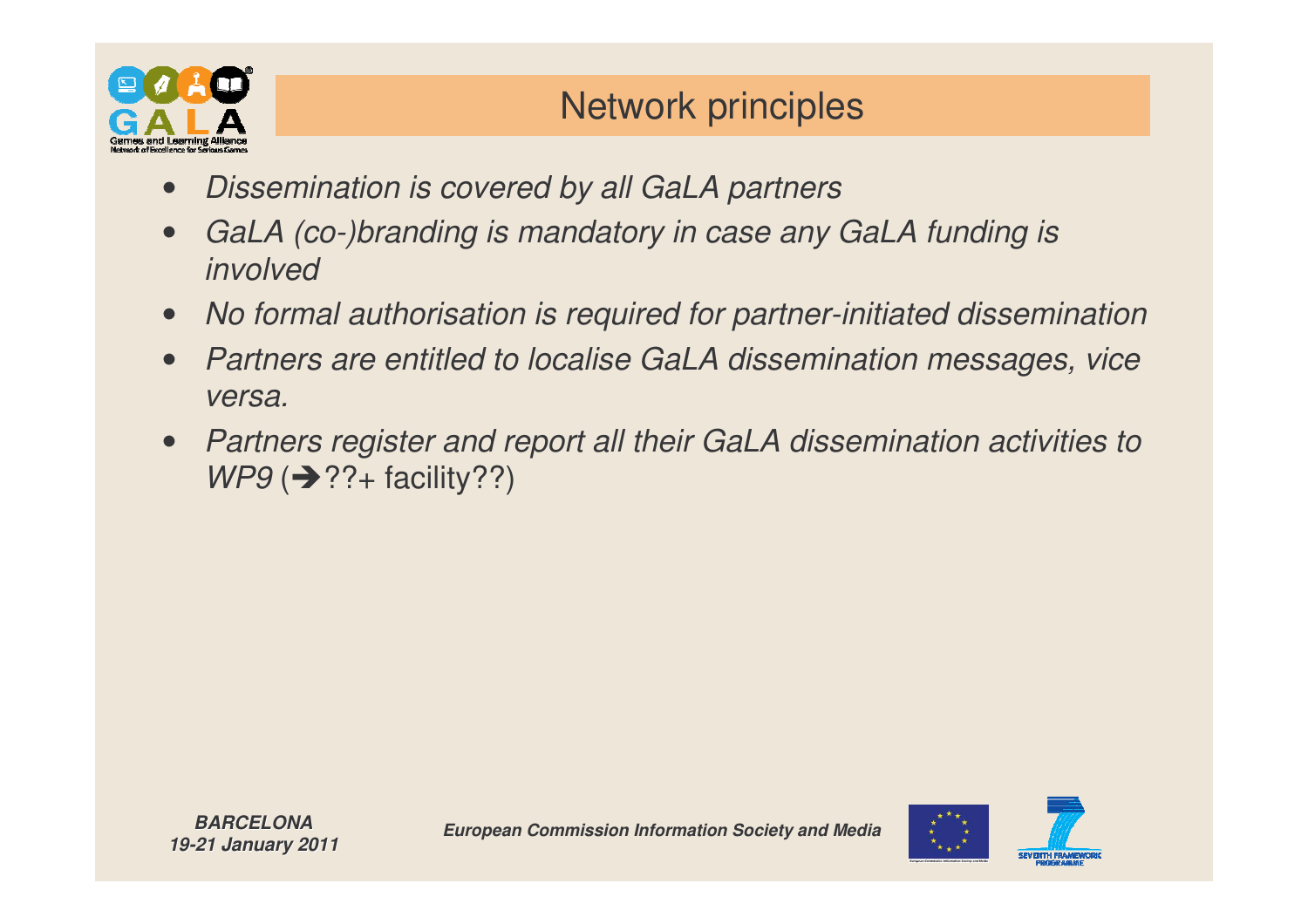

#### Brand name and Logo style

- •• GaLA - Games and Learning Alliance
- GaLA Gaming and Learning Alliance
- GaLA Game and Learning Alliance

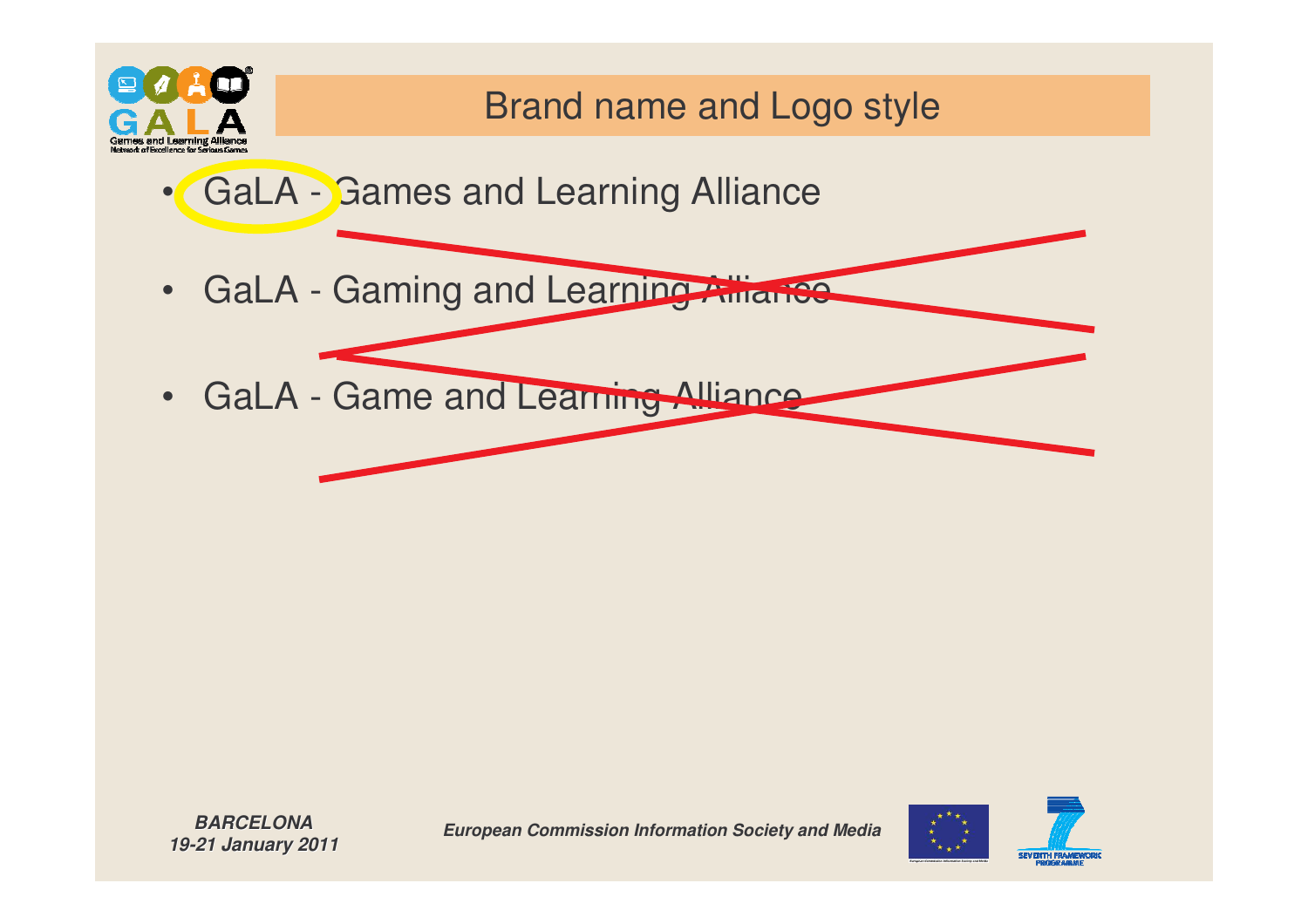

#### WHAT? GaLA's value proposition

*"The GaLA research community is the principal kernel for European SG knowledge that aims at establishing <sup>a</sup> coherent, open and innovative SG practice."*

*Key merits:*

- •*Complete coverage, scientific relevance, critical mass*
- •*Openness to collaboration*
- •*Bridging between SG research, SG industry, SG education and SG deployment*
- •*Easy access to SG update (Demos, tools, expertise, best practices)*

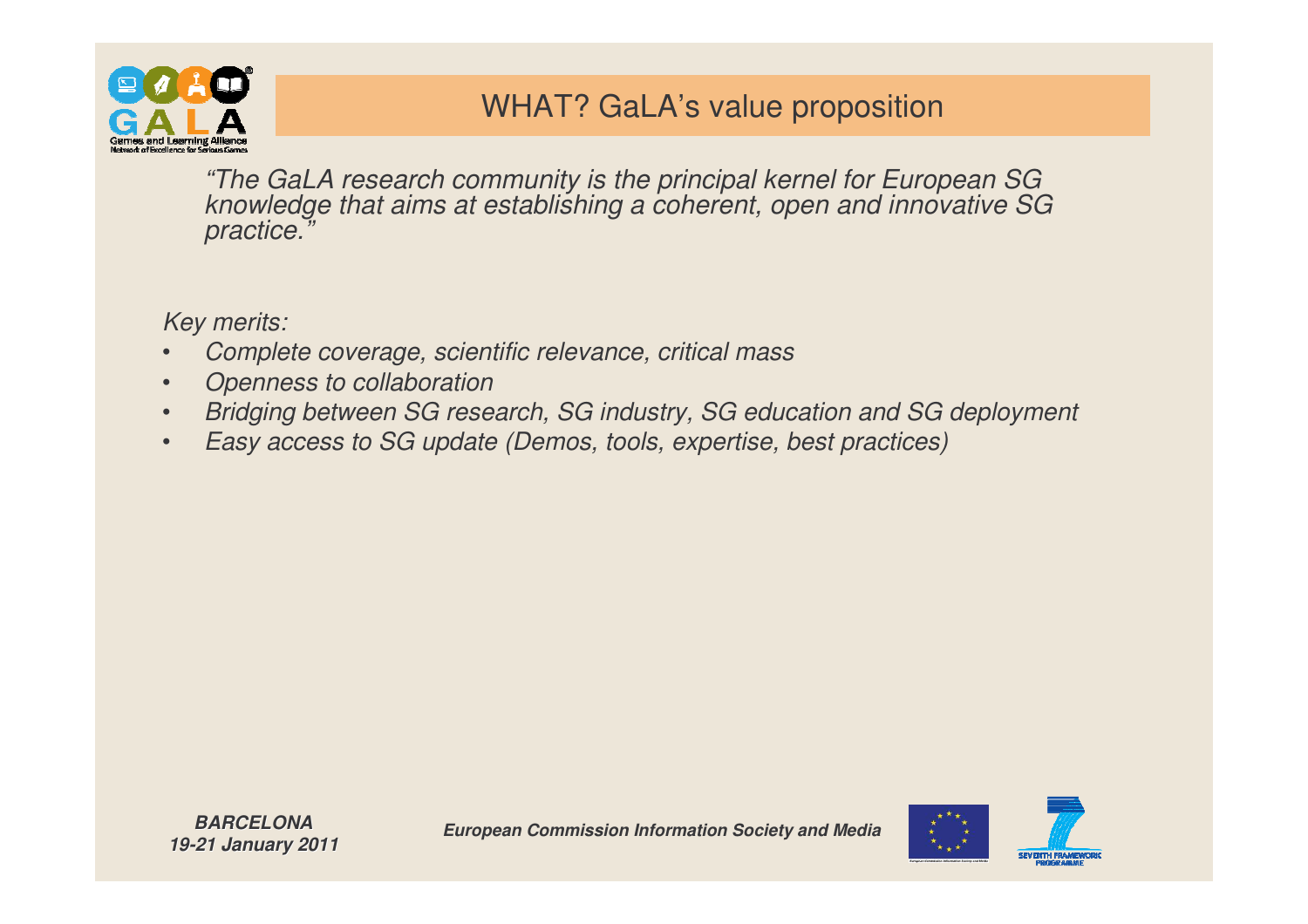

#### Branding: The invisible network

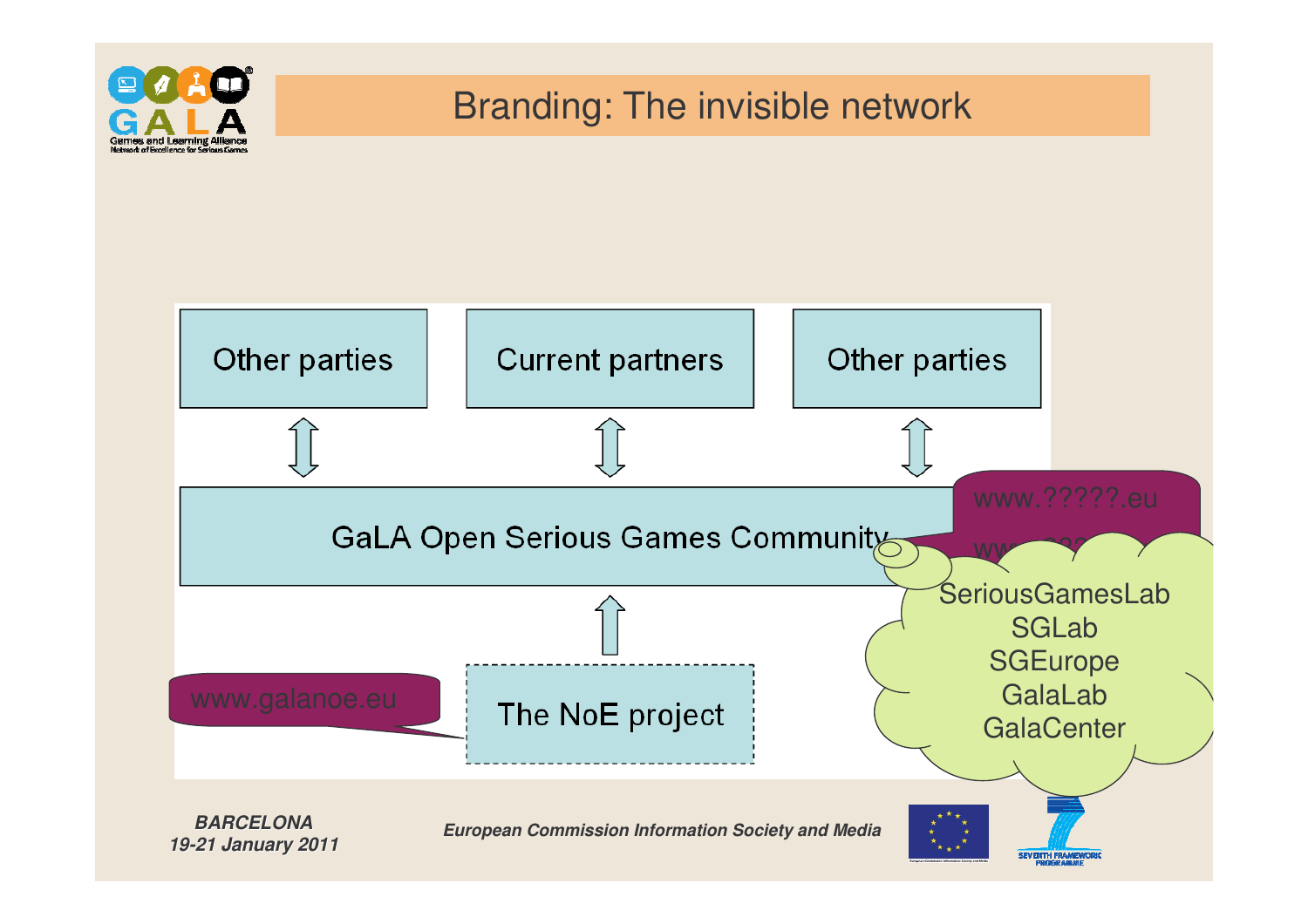

#### Objectives and tools

- • Promotion
	- Logo, brand name, URL,
	- presentation, print, video-trailer
	- Website <sup>+</sup> social media feeds (in/out), vodcast channel, GaLA accounts and tags
	- [GaLA game, Viral Marketing]
	- Press releases, press & media contacts, press kit
	- Demonstrators
- Knowledge transfer
	- Stakeholders via WP3-7, VRE
	- Link with conferences and projects
	- Special journal issues
- Collaboration
	- Outreach advisory board (T10.4)
	- GaLA events WP2-WP7
	- Living labs T8.2
	- Esseg T1.4

#### *BARCELONA* – Seed projects*19-21 January 2011*

*European Commission Information Society and Media*



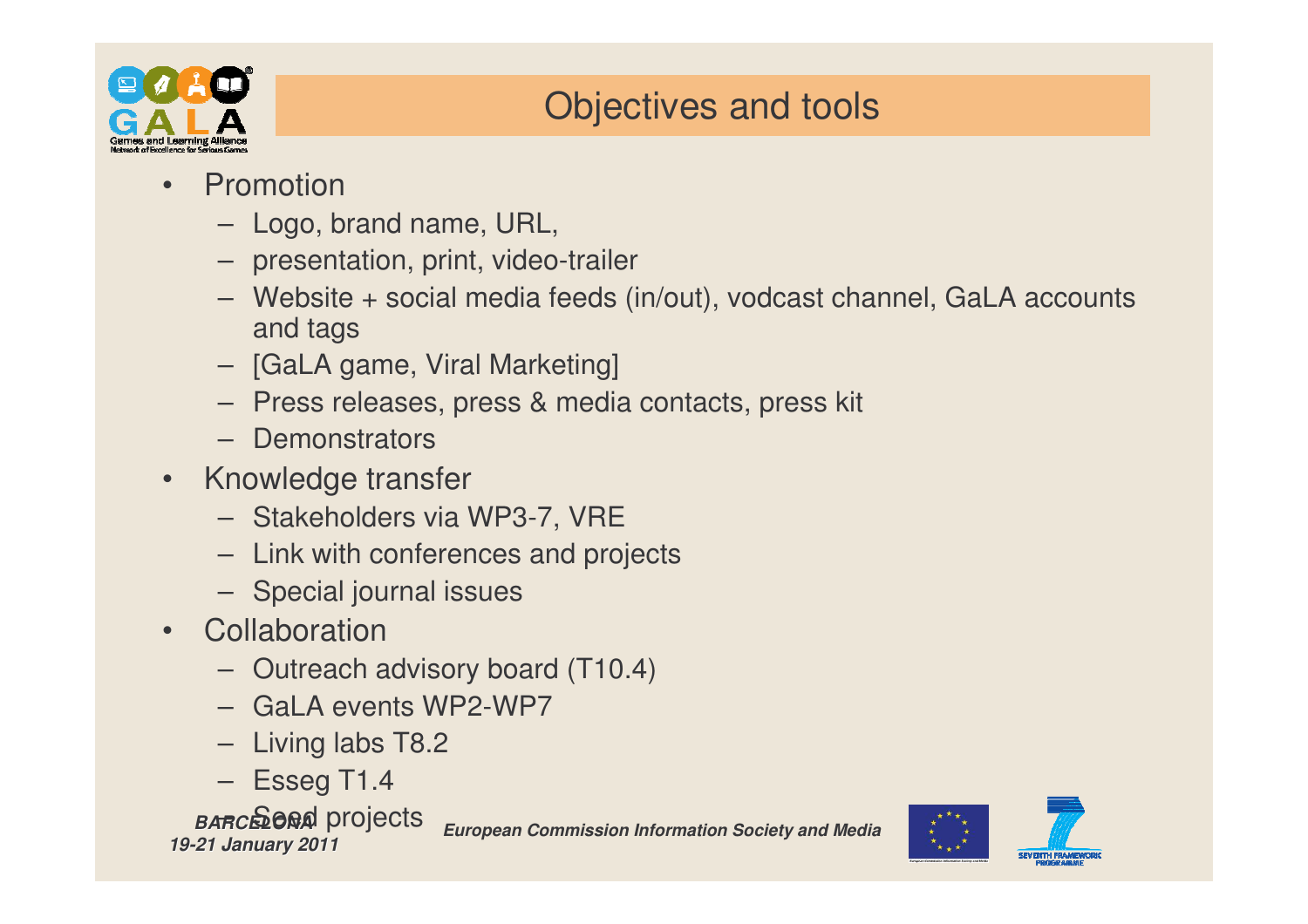

#### **Organisation**

- Downloadable instruments
- •• Editorial team (mainly web)
- •Contact person for each WP

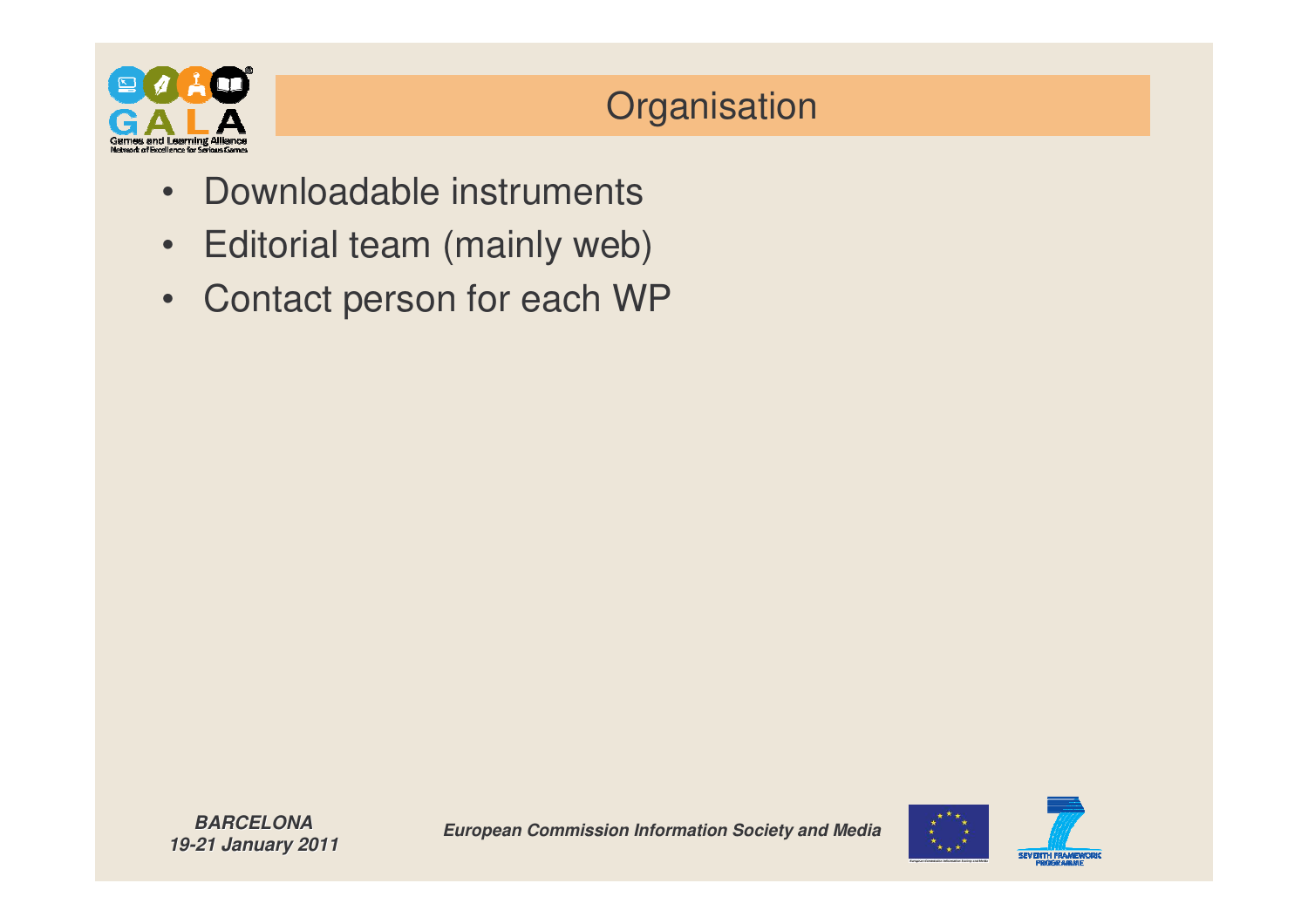

#### **Reporting**

- • PUSH
	- Number of organised events
	- –Number of presentations (conferences, seminars, workshops)
	- –Number of (joint) publications
	- –Number of organisations or individuals receiving dissemination materials
	- Number of media/press releases
	- –Number of European states exposed to dissemination
	- –....
- •PULL
	- –Number of industries participating in dedicated seminars and events
	- Number of portal users
	- Number of users in VRC
	- –Number of new, associated partners
	- Number of web-2.0 references of GaLA
	- Number of information requests
	- –Number of downloads of tools, fact sheets, reports, press kits, etc.
	- Number of participants in events
	- Number of participants per event
	- –Number and size of joint activities with external parties
	- –....



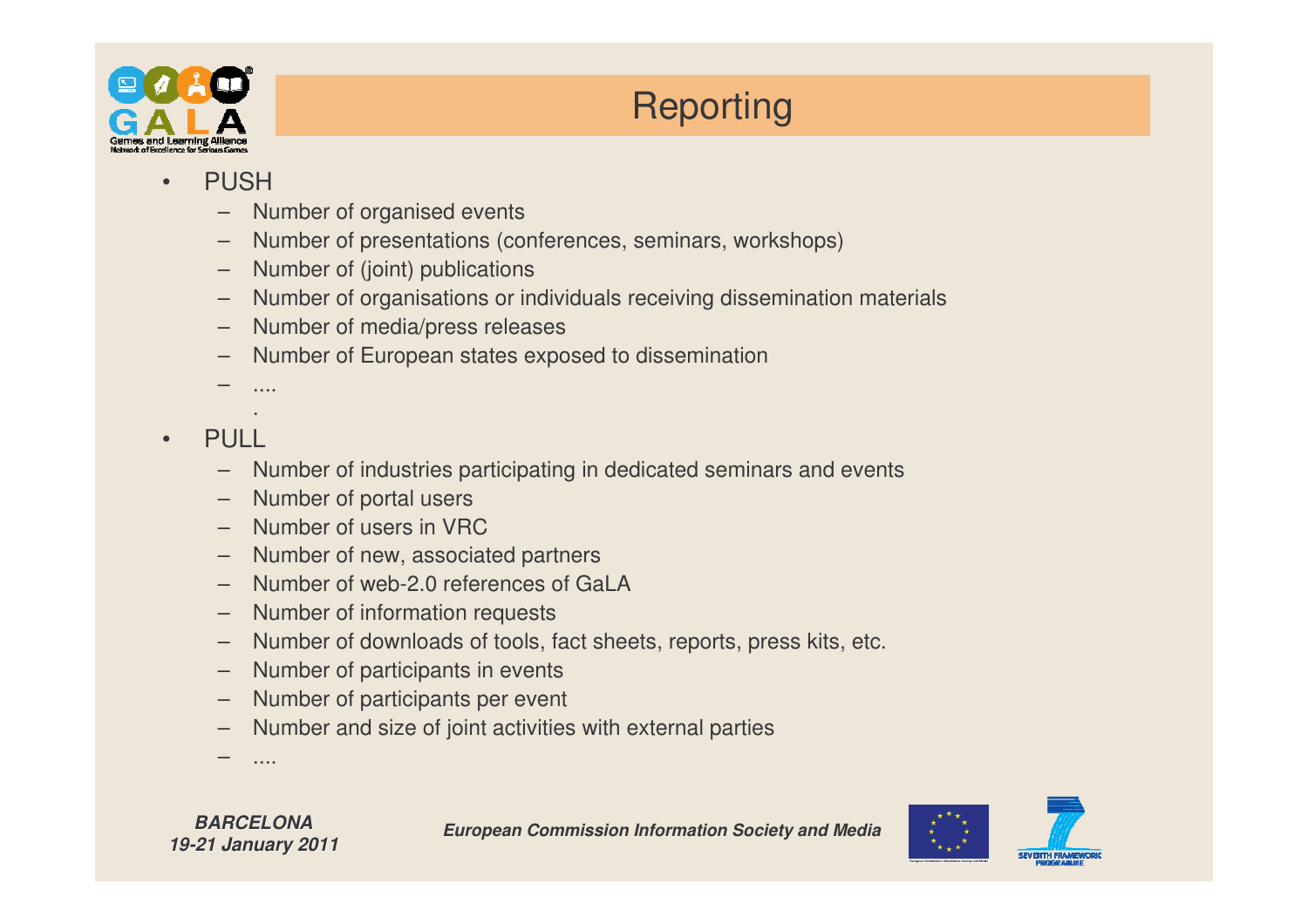

#### **Issues**

- GaLA or GALA?
- •Open Serious Games Community brand <sup>+</sup> URL
- •Dissemination reporting procedure/ facility
- Reporting to what WP (10?, 9?, 1?)
- •• Initiatives from various WPs (special issues etc.)
- $\bullet$ GaLA game, viral marketing
- •**Demonstrators**
- •Web dynamics and Social media involvement
- Track impact, impact and impact

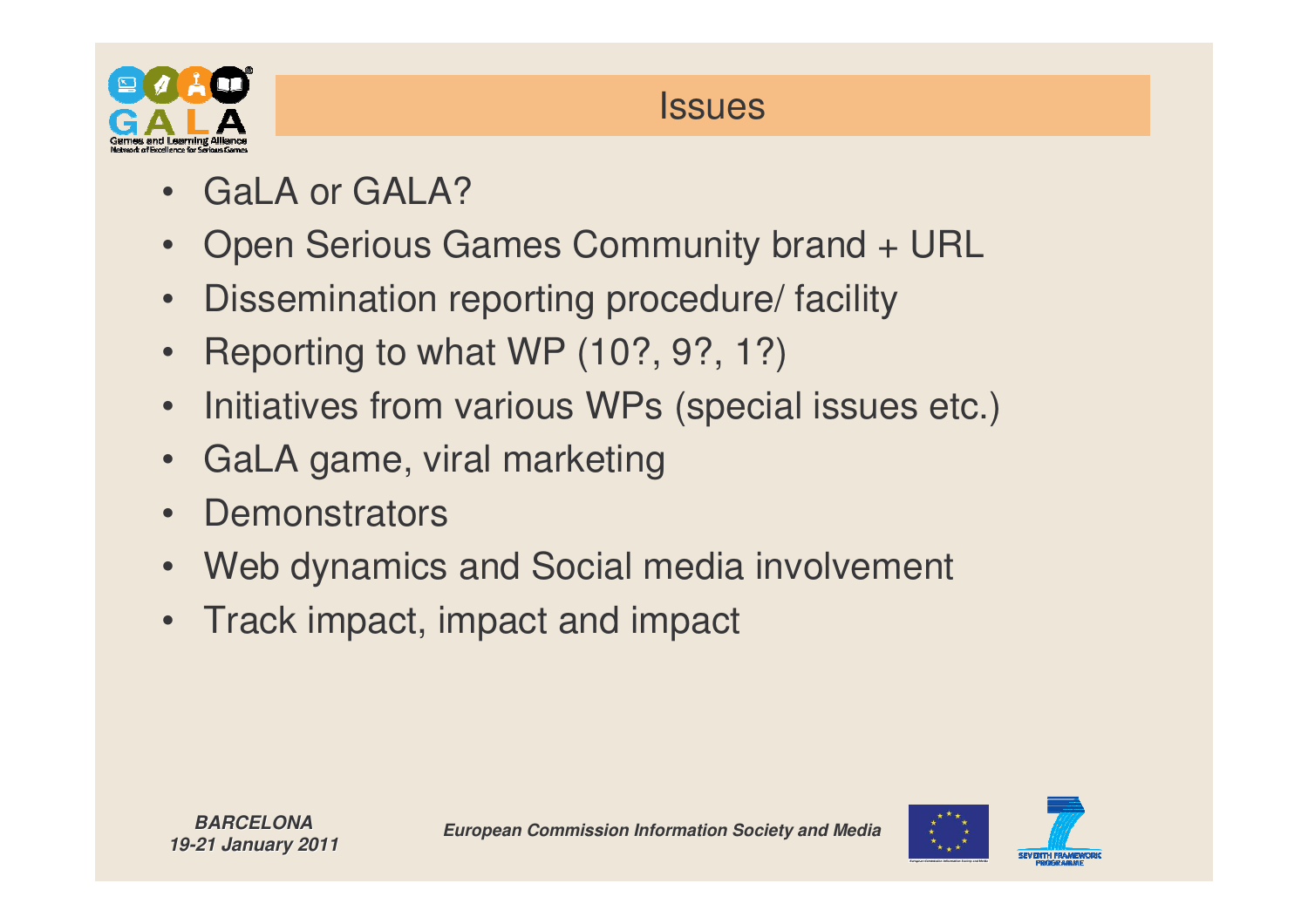

#### **Partners**

| <b>Partner</b>    | <b>MM</b>      |
|-------------------|----------------|
| <b>OUNL</b>       | 10             |
| <b>DIBE</b>       | 6              |
| <b>MAN</b>        |                |
| <b>UWS</b>        |                |
| <b>ATOS</b>       | 4              |
| <b>UNI GRAZ</b>   | $\overline{2}$ |
| <b>UCM</b>        | $\overline{2}$ |
| <b>ORT FRANCE</b> | $\overline{2}$ |
| <b>BIBA</b>       | 4              |
| <b>TUG</b>        | $\overline{2}$ |
| <b>TOTAL</b>      | 34             |

*BARCELONA19-21 January 2011*